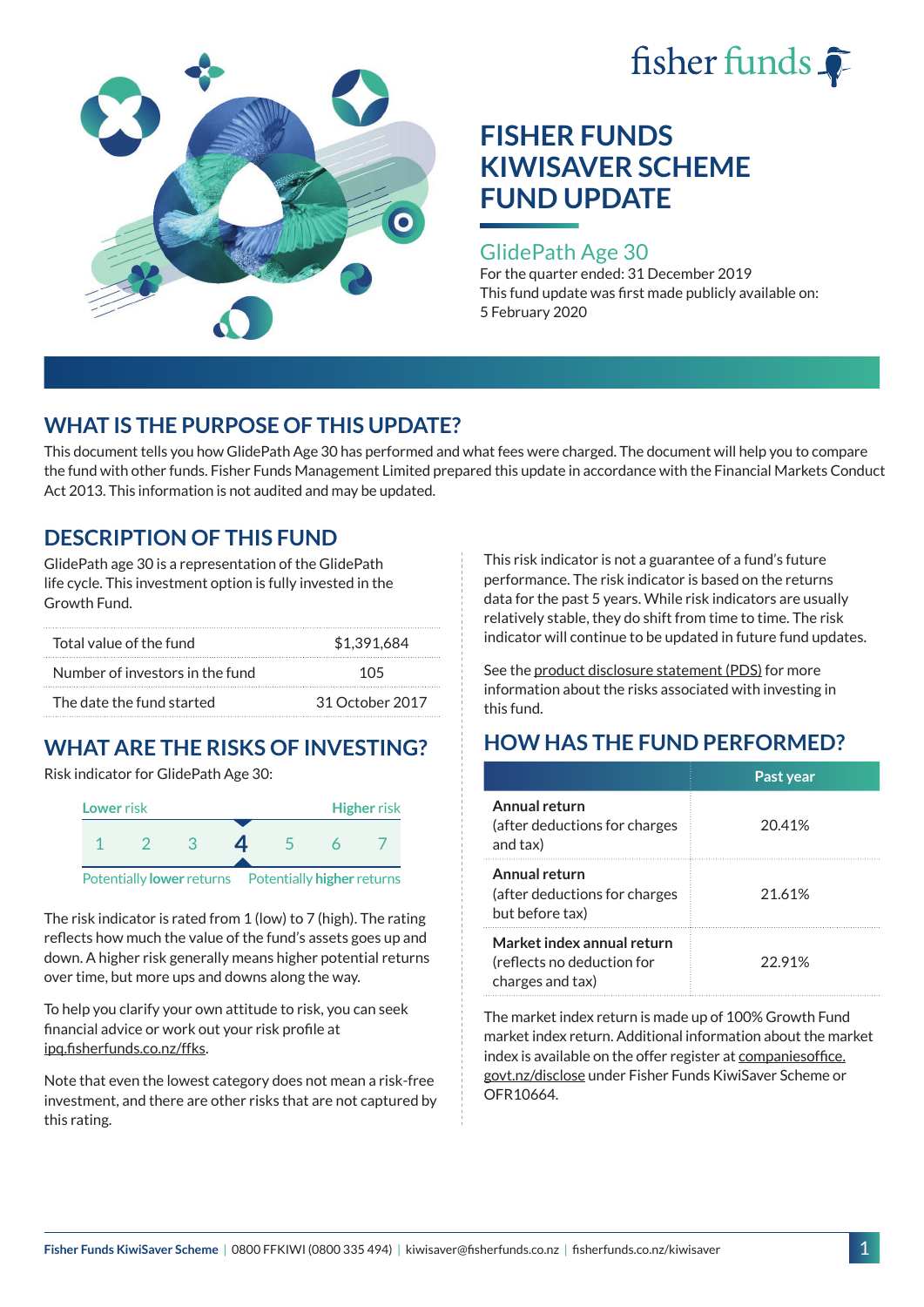## **ANNUAL RETURN GRAPH**



This shows the return after fund charges and tax for each year ending 31 March since the fund started. The last bar shows the average annual return since the fund started, up to 31 December 2019.

**Important:** This does not tell you how the fund will perform in the future.

Returns in this update are after tax at the highest prescribed investor rate (PIR) of tax for an individual New Zealand resident. Your tax may be lower. The market index return reflects no deduction for charges and tax.

#### **WHAT FEES ARE INVESTORS CHARGED?**

Investors in GlidePath Age 30 are charged fund charges that include GST. In the year to 31 March 2019 these were:

|                                                | % of net asset value   |
|------------------------------------------------|------------------------|
| <b>Total fund charges</b>                      | 1.41%                  |
| Which are made up of:                          |                        |
| Total management and<br>administration charges | 1.05%                  |
| Including:                                     |                        |
| Manager's basic fee                            | 0.95%                  |
| Other management and<br>administration charges | 0.10%                  |
| Total performance-based fees <sup>1</sup>      | 0.36%                  |
| Other charges:                                 | \$ amount per investor |
| Annual account fee                             | \$36                   |

Small differences in fees and charges can have a big impact on your investment over the long term.

#### **EXAMPLE OF HOW THIS APPLIES TO AN INVESTOR**

Sarah had \$10,000 in the fund at the start of the year and did not make any further contributions. At the end of the year, Sarah received a return after fund charges were deducted of \$2,041 (that is 20.41% of her initial \$10,000). Sarah also paid \$36 in other charges. This gives Sarah a total return after tax of \$2,005 for the year.

### **WHAT DOES THE FUND INVEST IN? Actual investment mix**

This shows the types of assets that the fund invests in.



#### **Target investment mix**

This shows the mix of assets that the fund generally intends to invest in.